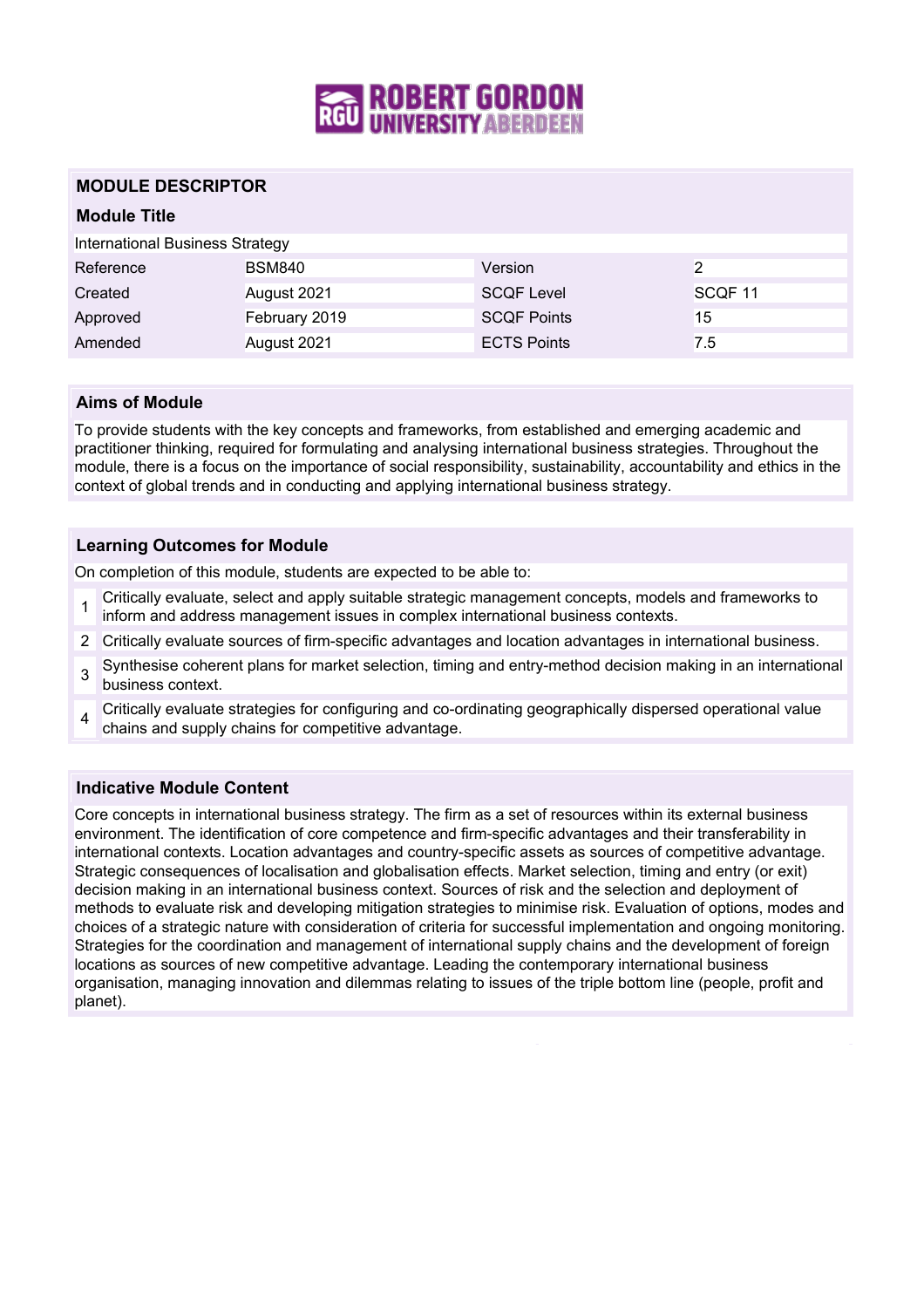#### **Module Delivery**

On-campus mode is delivered by lectures, interactive group work, case study tutorials and directed self-study. Distance learning mode is delivered through self-directed learning from web-based learning materials, interactive activities and online discussion.

| Indicative Student Workload                                           | Full Time | Part Time |
|-----------------------------------------------------------------------|-----------|-----------|
| <b>Contact Hours</b>                                                  | 36        | 36        |
| Non-Contact Hours                                                     | 114       | 114       |
| Placement/Work-Based Learning Experience [Notional] Hours             | N/A       | N/A       |
| <b>TOTAL</b>                                                          | 150       | 150       |
| Actual Placement hours for professional, statutory or regulatory body |           |           |

# **ASSESSMENT PLAN**

*If a major/minor model is used and box is ticked, % weightings below are indicative only.*

| <b>Component 1</b> |                       |            |      |                    |            |
|--------------------|-----------------------|------------|------|--------------------|------------|
| Type:              | Coursework            | Weighting: | 100% | Outcomes Assessed: | 1, 2, 3, 4 |
| Description:       | An individual report. |            |      |                    |            |

# **MODULE PERFORMANCE DESCRIPTOR**

#### **Explanatory Text**

Component 1 comprises 100% of the module grade. To pass the module, a D grade is required.

| Module Grade | Minimum Requirements to achieve Module Grade:                                  |
|--------------|--------------------------------------------------------------------------------|
| A            | A                                                                              |
| В            | B                                                                              |
| C            | С                                                                              |
| D            | D                                                                              |
|              |                                                                                |
|              |                                                                                |
| <b>NS</b>    | Non-submission of work by published deadline or non-attendance for examination |

| <b>Module Requirements</b> |       |  |  |
|----------------------------|-------|--|--|
| Prerequisites for Module   | None. |  |  |
| Corequisites for module    | None. |  |  |
| <b>Precluded Modules</b>   | None. |  |  |